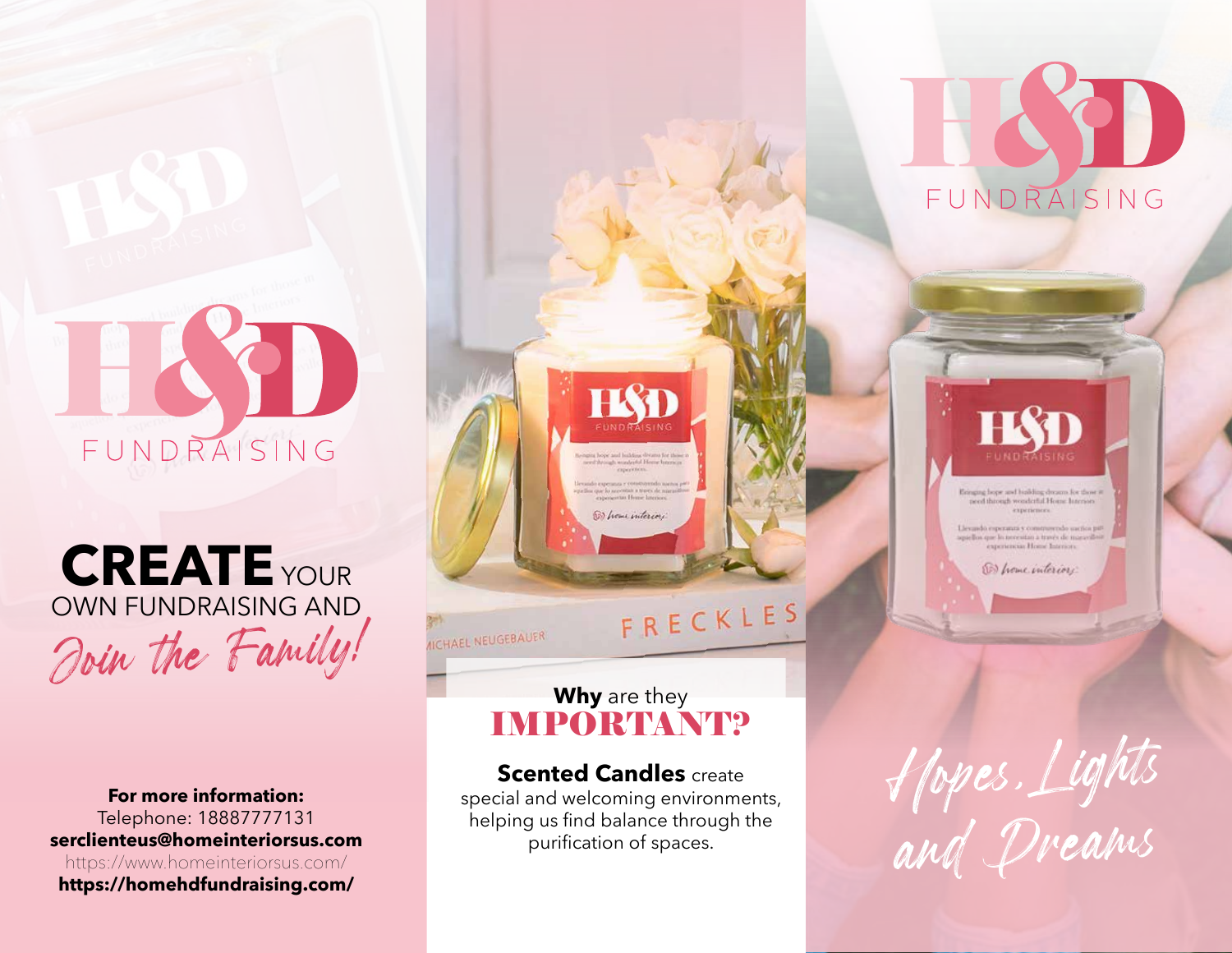## THE SOUL OF A CANDLE

**Candles** represent the human being, while their fire represents the *Light of Life*.



**Physical Body**

# CARE OF CANDLES

## Candle Care

Turn on for **1 hour** per inch of diameter. 1

Blow out the Candle with a Candle Snuffer and trim the wick each time you light it with a **Trimmer.**  $\Omega$ 

Allow the wax on the **surface to liquefy.** 3

Avoid lightning Candles near drats of flammable ornaments. 4

When **¼" of the wax** is left at the bottom of the Candle, the Candle has run out. 5



5 1 2 3 4 **Relax** your mind. **Clean** the environment. Help achieve **concentration.** Provide **protection.** Create special **atmospheres.** 

## **MATERIALS**

1 **2** Templated glass. **3**100% Post consumer recycling cardboard.  $\overline{4}$ **Soy** as its main ingredient. **Cotton** wick.

## **CANDLE DURATION**

H&D® Candles have an approximate duration of 50 hours thanks to the protection of the tempered glass.